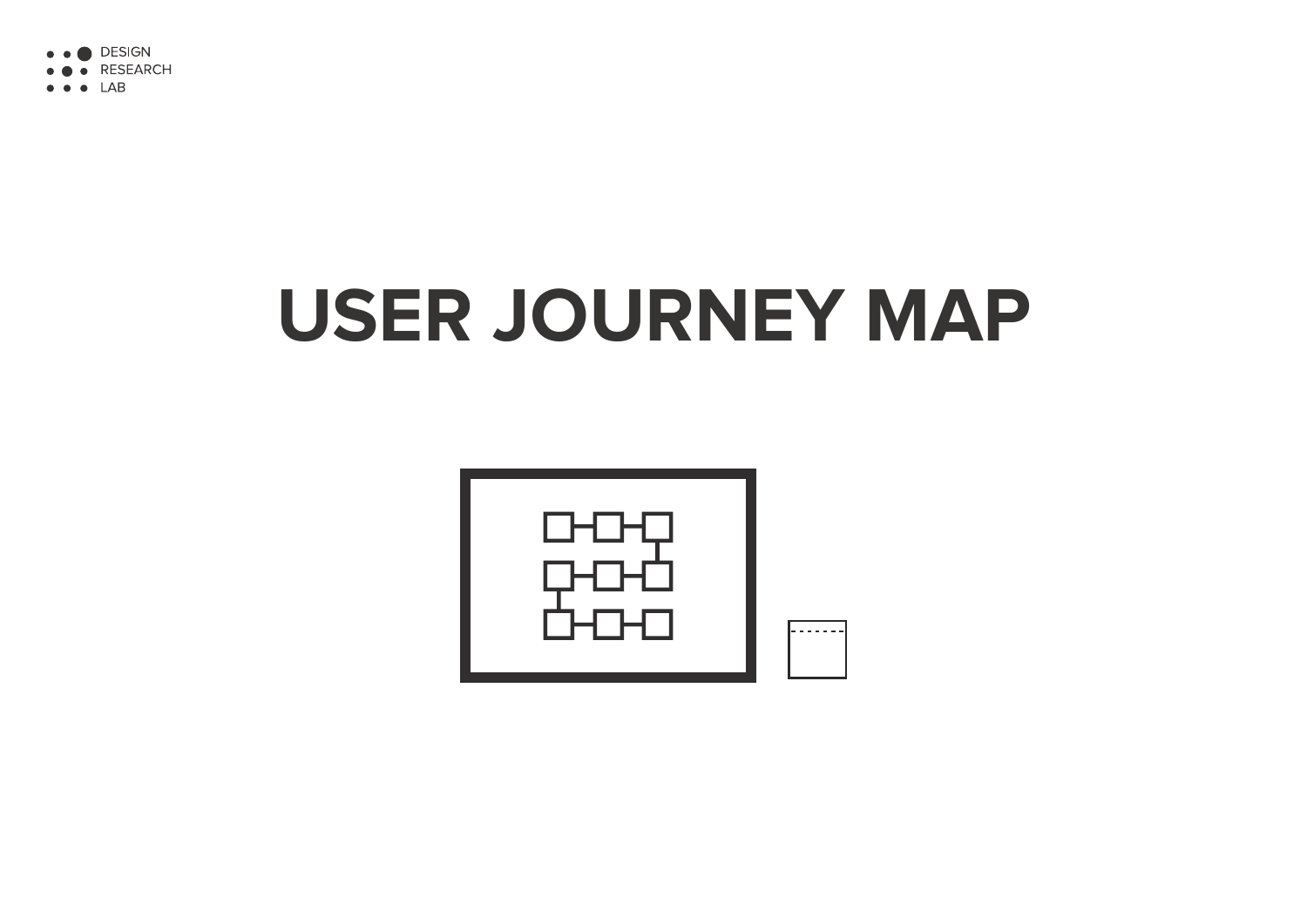### **Contents**

- > Introduction
- > Template
- > Instructions
- > Example





## **The DRLab toolkit**

This document, produced by the Design Research Lab, is covered by a Creative Commons license. Specifically: Copyright © 2020 Design Research Lab (DRLab). This tool is protected by a Creative Commons Attribution - Non-commercial - No derivative 4.0 International license. You can share this work but you must recognize an adequate paternity mention, provide a link to the license and indicate if any changes have been made. You cannot use the material for commercial purposes. If you remix, transform the material or rely on it, you cannot distribute the material thus modified. To get a copy of this license visit https://creativecommons.org/ licenses/by-nc-nd/4.0/legalcode

The DRLab toolkit **User journey map**

The material in this document is available in A3 format. For an ecological choice, we suggest you consult the contents before printing the document. For more information you can visit the website **www.drlab.unitn.it** or write to **infodrlab@unitn.it**.

Authors: Daniele Busciantella Ricci, Ilaria Argenziano DRLab Coordinator: Michela Ventin

**Design Research Lab** Via Tommaso Gar, 14 Trento (TN)

Trento, March 2020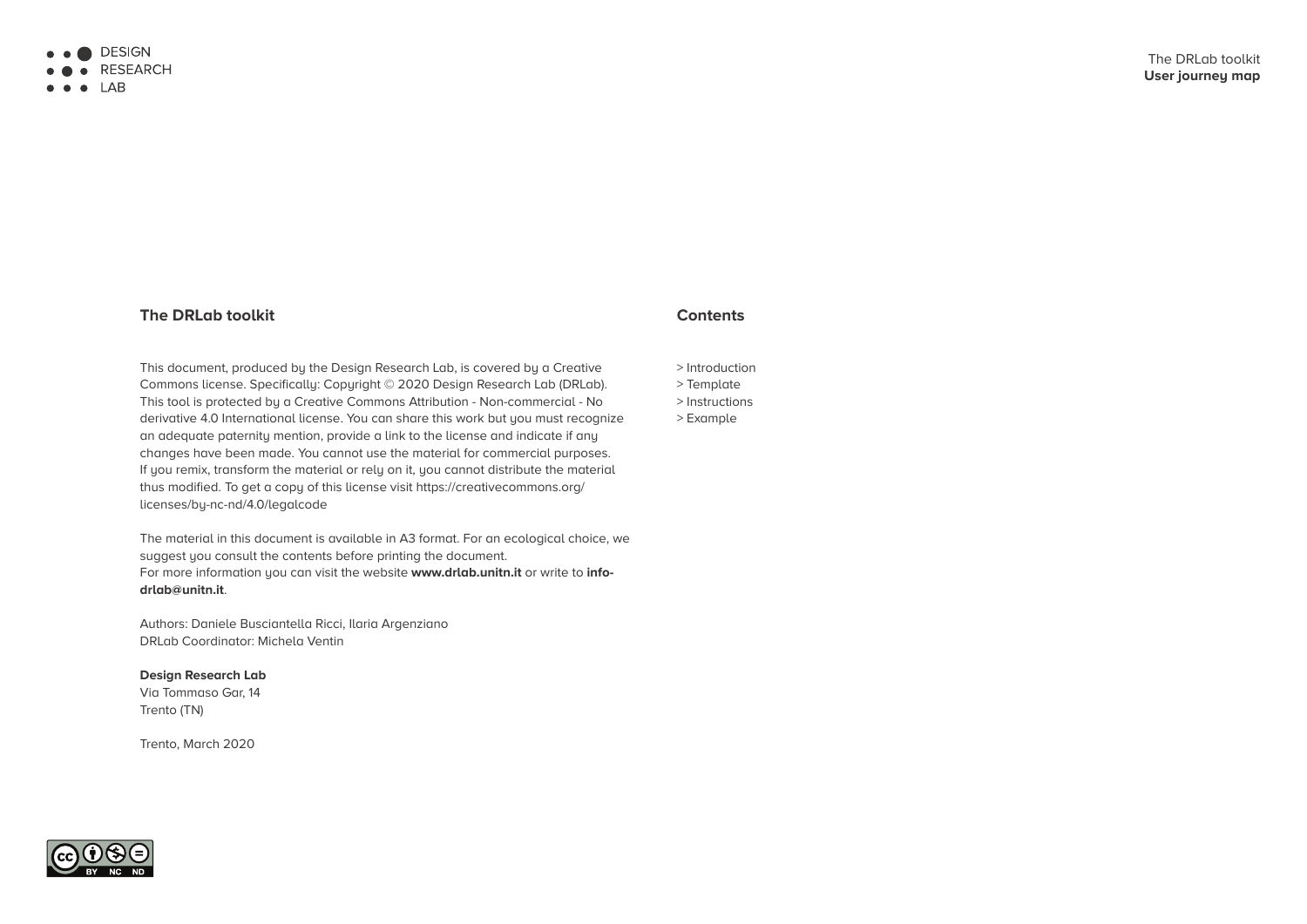The DRLab toolkit **User journey map**



## Introduction

Graphical representation of a flow that describes the experience of a user when interacting with a service. The map allows us to visualize the sequence of activities in terms of relevant features, problems and opportunities that contribute to defining the service's level of performance.

For a theoretical study visit the page **www.drlab.unitn.it/glossary/#user-journey-map**



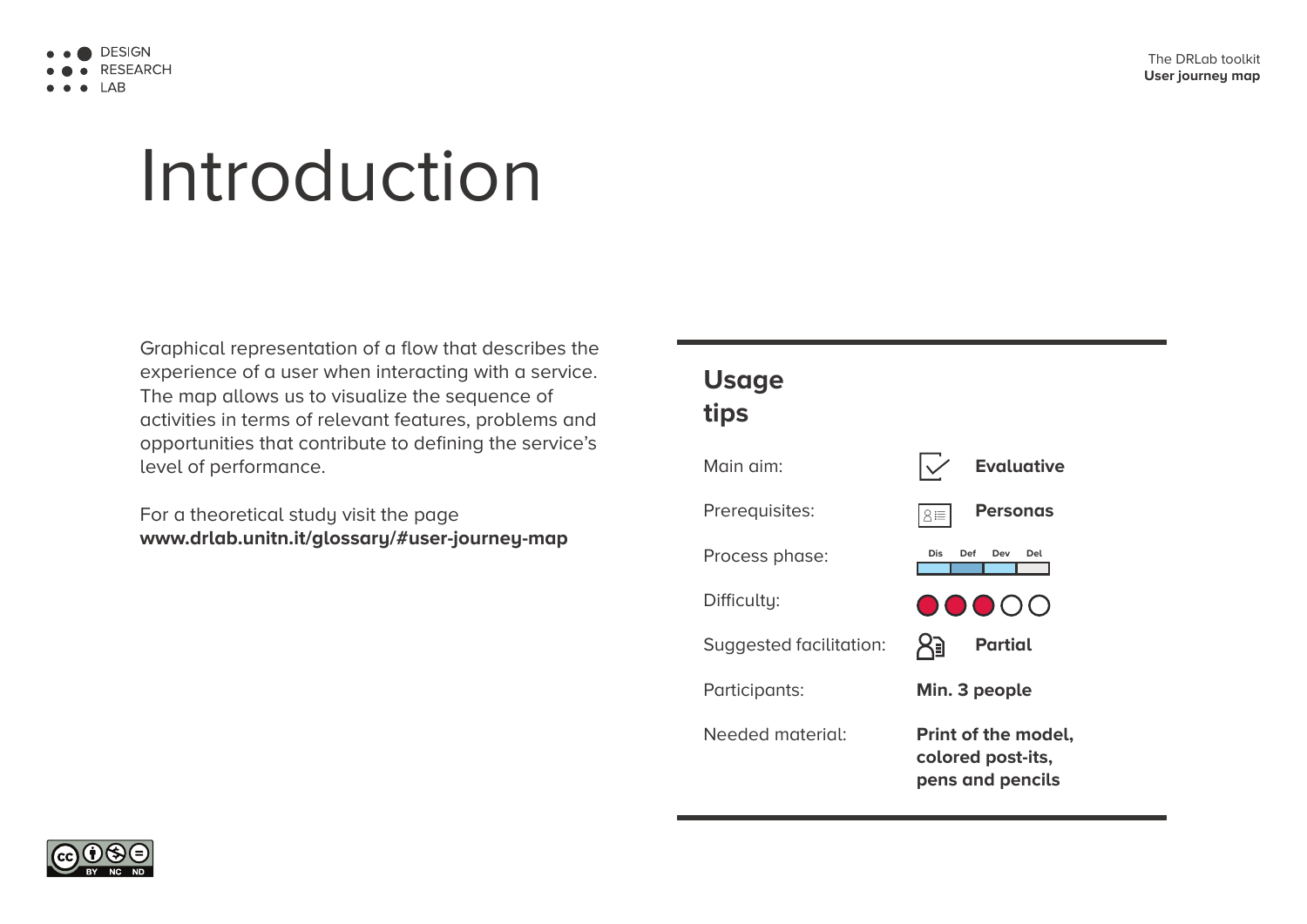| <b>USER JOURNEY MAP</b><br>꾫<br>Tool template |  |                                            |   |  |           |                 |             |  | FILL OUT THIS TEMPLATE<br>IN YOUR COLLABORATIVE ACTIVITIES |    |   |  |           |   |   |  |  |  |
|-----------------------------------------------|--|--------------------------------------------|---|--|-----------|-----------------|-------------|--|------------------------------------------------------------|----|---|--|-----------|---|---|--|--|--|
| <b>Project title and journey title</b>        |  |                                            |   |  |           |                 | Protagonist |  |                                                            |    |   |  |           |   |   |  |  |  |
| <b>Macro-activity</b>                         |  |                                            |   |  |           |                 |             |  |                                                            |    |   |  |           |   |   |  |  |  |
| <b>Activity</b>                               |  |                                            |   |  |           | 2.              |             |  |                                                            | 3. |   |  |           |   |   |  |  |  |
| <b>Scene</b>                                  |  |                                            |   |  |           |                 |             |  |                                                            |    |   |  |           |   |   |  |  |  |
| <b>Interaction</b>                            |  | $\bowtie$                                  | 目 |  | $\varphi$ | $\bigwedge$     | 面           |  |                                                            |    | 伺 |  | $\varphi$ | M | 囼 |  |  |  |
|                                               |  | $\overline{\smash{\subset}}$<br>$\backsim$ |   |  |           | $\sqrt{2}$<br>∨ |             |  |                                                            | V) |   |  |           | O |   |  |  |  |
| <b>Deductions</b>                             |  |                                            |   |  |           |                 |             |  |                                                            |    |   |  |           |   |   |  |  |  |

 $\bullet \bullet \bullet$  DESIGN

● ● RESEARCH

 $\bullet\bullet\bullet$  LAB

Copyright © 2019 Design Research Lab (DRLab). This tool is protected by a Creative Commons Attribution - Noncommercial - No Derivative Works 4.0 International license. You can share this work but you must<br>recognize an ade

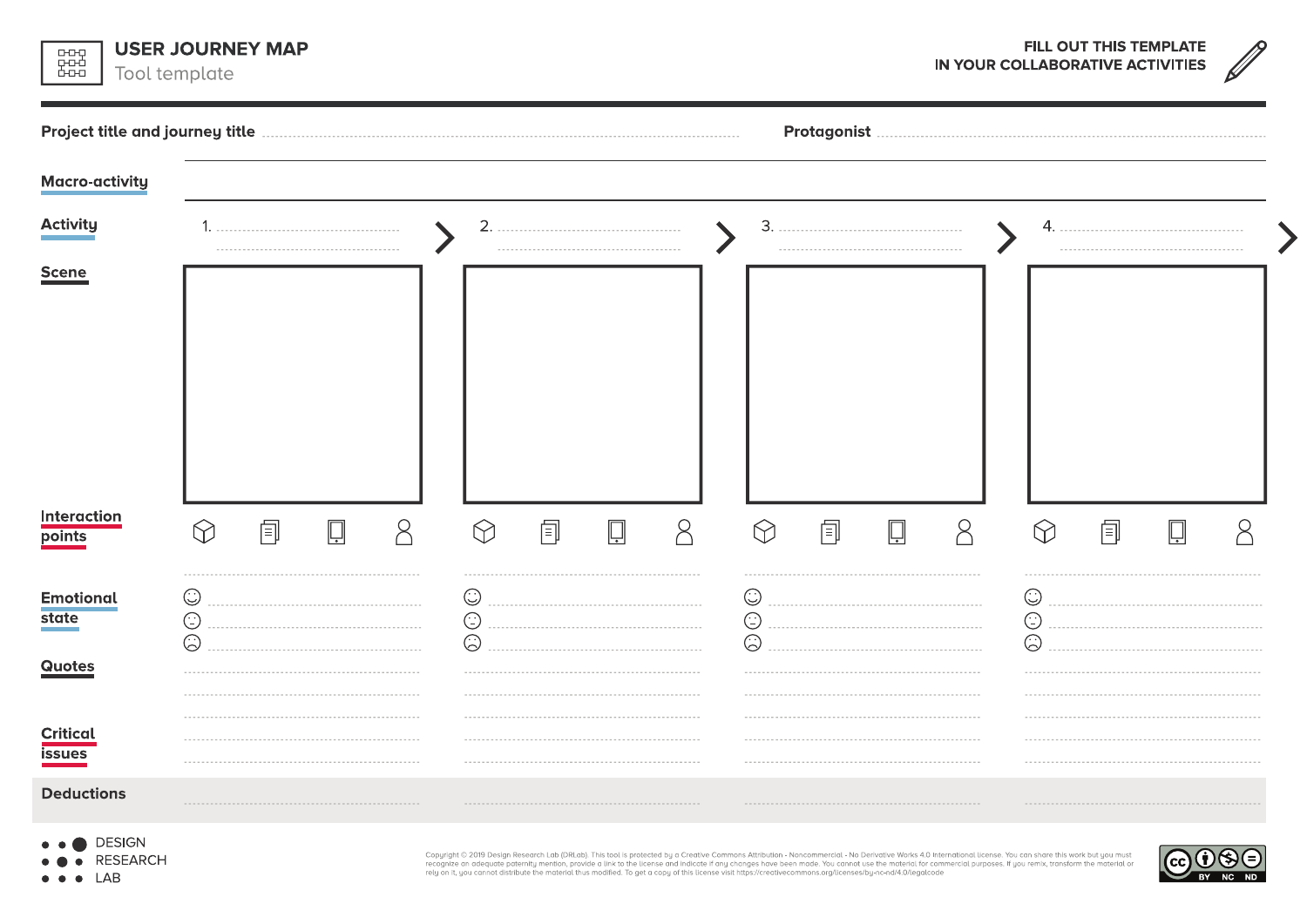### The DRLab toolkit **User journey map**

| FILL OUT THIS TEMPLATE<br>IN YOUR COLLABORATIVE ACTIVITIES |  |                                                                                                                                                                                                                                   |  |                |   |  |   |  |  |  |  |
|------------------------------------------------------------|--|-----------------------------------------------------------------------------------------------------------------------------------------------------------------------------------------------------------------------------------|--|----------------|---|--|---|--|--|--|--|
| gonist                                                     |  |                                                                                                                                                                                                                                   |  |                |   |  |   |  |  |  |  |
|                                                            |  |                                                                                                                                                                                                                                   |  |                |   |  |   |  |  |  |  |
|                                                            |  |                                                                                                                                                                                                                                   |  | 4.             |   |  |   |  |  |  |  |
|                                                            |  |                                                                                                                                                                                                                                   |  |                |   |  |   |  |  |  |  |
|                                                            |  |                                                                                                                                                                                                                                   |  |                |   |  |   |  |  |  |  |
|                                                            |  |                                                                                                                                                                                                                                   |  |                |   |  |   |  |  |  |  |
|                                                            |  |                                                                                                                                                                                                                                   |  |                |   |  |   |  |  |  |  |
|                                                            |  |                                                                                                                                                                                                                                   |  |                |   |  |   |  |  |  |  |
| E                                                          |  | 8                                                                                                                                                                                                                                 |  | $\heartsuit$   | Ē |  | 8 |  |  |  |  |
|                                                            |  |                                                                                                                                                                                                                                   |  |                |   |  |   |  |  |  |  |
|                                                            |  |                                                                                                                                                                                                                                   |  | $\circledcirc$ |   |  |   |  |  |  |  |
|                                                            |  |                                                                                                                                                                                                                                   |  |                |   |  |   |  |  |  |  |
|                                                            |  |                                                                                                                                                                                                                                   |  |                |   |  |   |  |  |  |  |
|                                                            |  |                                                                                                                                                                                                                                   |  |                |   |  |   |  |  |  |  |
|                                                            |  |                                                                                                                                                                                                                                   |  |                |   |  |   |  |  |  |  |
|                                                            |  |                                                                                                                                                                                                                                   |  |                |   |  |   |  |  |  |  |
|                                                            |  | ricial - No Derivative Works 4.0 International license. You can share this work but you must<br>bu cannot use the material for commercial purposes. If you remix, transform the material or<br>rg/licenses/by-nc-nd/4.0/legalcode |  |                |   |  |   |  |  |  |  |





## Instructions

**Premise.** An effective user journey map relies on research data. Before proceeding with compiling the map, make the data easily available to the working group.

**1.** Identify the project title and the title of the journey to be described through the experience of the protagonist's interactions with the service. Indicate the protagonist of the experience in order to describe his/her specific interaction with the service.

**2.** Relate the activities that describe the protagonist's experience.

**3.** Group together the activities previously identified into macro-activities that describe the protagonist's experience.

**4.** For each activity, represent the scene by using visualization and description, e.g. words, drawings, sketches, images, illustrations, photographs.

**9.** For each activity, relate what can be deduced from the analysis of the previous points (macro-activities, activities, scene, points of interaction, emotional state, issues, citations).

**5.** Indicate the points of interaction of the reference scene, i.e. the elements through which or thanks to which the protagonist interacts with the service. The points of interaction might be apparent to the protagonist through objects, documents, digital products, people or other elements to be noted in the appropriate spaces.

**6.** Indicate the emotional state of the protagonist in relation to the individual activities of the service using words connected to the icons.

**7.** Relate a quote of the protagonist that describes his/her point of view of the scene.

**8.** Indicate critical issues that arise in each phase of the experience, relating to the protagonist and their interactions with the service.

**N.B.** The protagonist can be traced back among the profile personas, or can express the features of a hupothetical user if more detailed data is not available.

**N.B.** The greater the awareness of the project context through explorational activities and previous research – such as project ethnography – the greater is the ability to complete the map. E.g. activities, moods, citations are more reliable if they come out of exploring the project's real context.

**N.B.** The form is in A3 format and can be downloaded from this page; it allows you to describe an experience for up to 4 activities – with scenes represented in a space the size of a post-it. To describe experiences with more than 4 activities, simply print the same form again and use it in continuity, or download the A1 format.